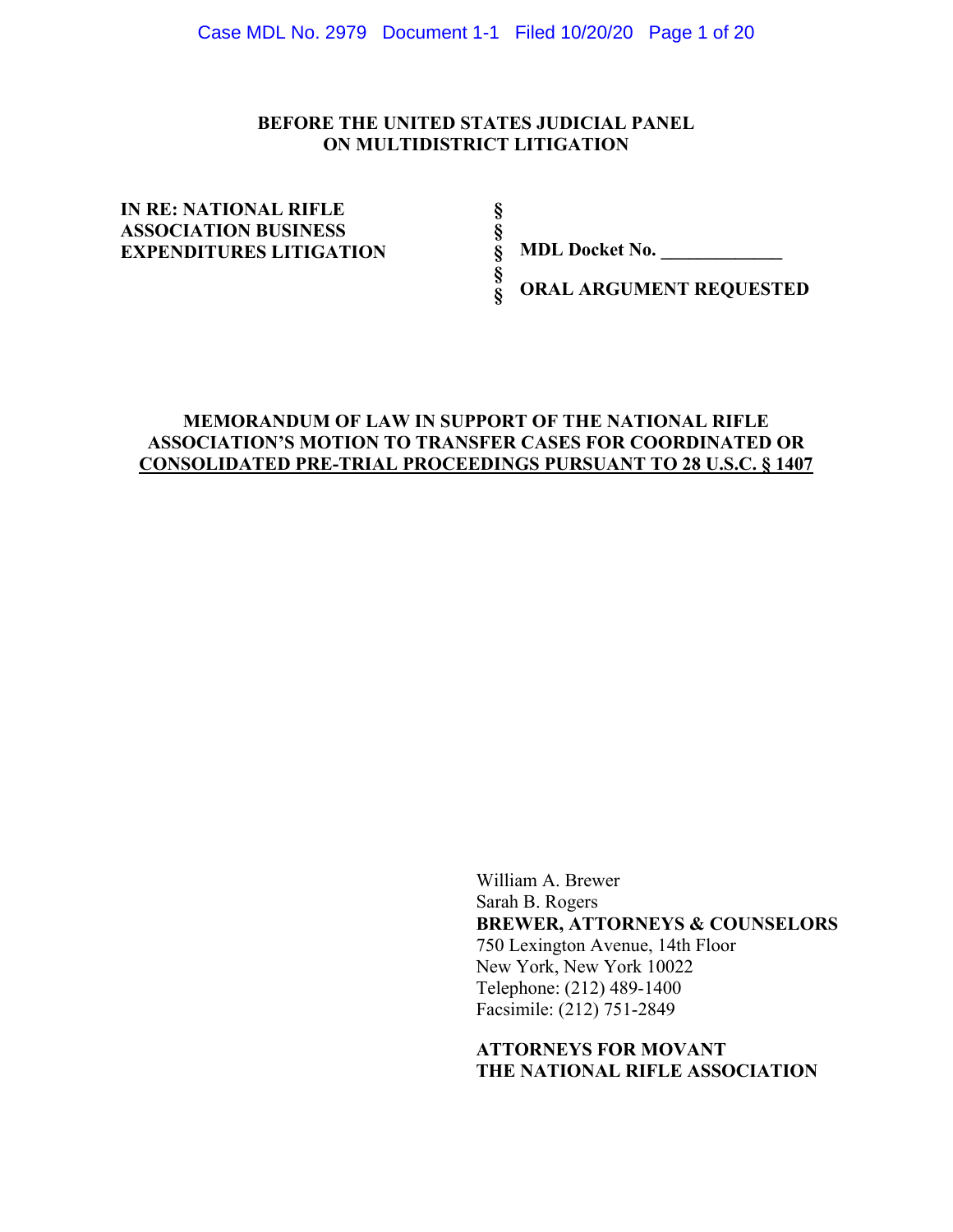# **TABLE OF CONTENTS**

| B. CENTRALIZATION SERVES THE CONVENIENCE OF THE PARTIES AND WITNESSES.  12       |
|----------------------------------------------------------------------------------|
| C. CENTRALIZATION WILL PROMOTE THE JUST AND EFFICIENT CONDUCT OF THESE ACTIONS14 |
| D. TRANSFER TO THE NORTHERN DISTRICT OF TEXAS WOULD BEST SERVE THE GOALS OF 28   |
|                                                                                  |
|                                                                                  |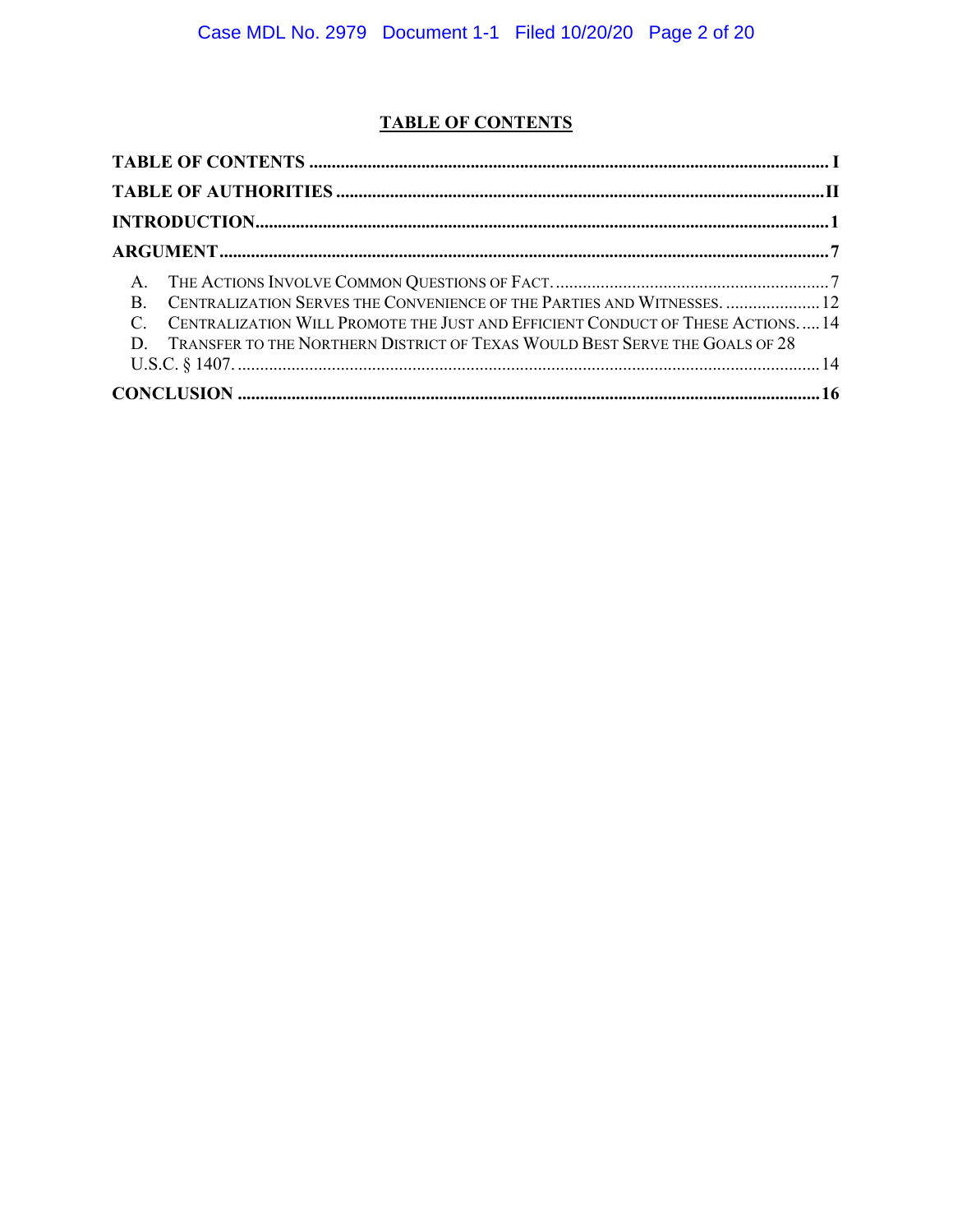# **TABLE OF AUTHORITIES**

## **CASES**

| In re Centurylink Residential Customer Billing Disputes Litig.,                                |
|------------------------------------------------------------------------------------------------|
|                                                                                                |
| In re Conseco Life Ins. Co. Cost of Ins. Litig., 323 F. Supp. 2d 1381 (J.P.M.L. 2004) 8        |
| In re Daily Fantasy Sports Mktg. & Sales Practices Litig.,                                     |
|                                                                                                |
| In re Delphi Corp. Sec., Derivative & "Erisa" Litig., 403 F. Supp. 2d 1358 (J.P.M.L. 2005)  16 |
| In re E.I. du Pont de Nemours & Co. C-8 Personal Injury Litig.,                                |
|                                                                                                |
| In re Ford Motor Co. F-150 and Ranger Truck Fuel Economy Mktg. and Sales Pracs. Litig.,        |
|                                                                                                |
| In re Hard Disk Drive Suspension Assemblies Antitrust Litig.,                                  |
|                                                                                                |
| In re IDT Corp. Calling Card Terms Litig., 278 F. Supp. 2d 1381 (J.P.M.L. 2003) 7, 13          |
| In re M3Power Razor System Mktg. and Sales Practices Litig.,                                   |
|                                                                                                |
| In re Merscorp. Inc. Real Estate Settlement Procedures Act (RESPA) Litig.,                     |
|                                                                                                |
| In re Metoprolol Succinate Patent Litig., 329 F. Supp. 2d 1368 (J.P.M.L. 2004)  14             |
| In re MI Windows & Doors, Inc., Prod. Liab. Litig., 857 F. Supp. 2d 1374 (J.P.M.L. 2012)  14   |
|                                                                                                |
|                                                                                                |
| In re Radioshack Corp. "ERISA" Litig., 528 F. Supp. 2d 1348 (J.P.M.L. 2007)  14                |
| In re Treasury Sec. Auction Antitrust Litig., 148 F. Supp. 3d 1360 (J.P.M.L. 2015) 14          |
| In re Wells Fargo Wage and Hour Emp't Practices Litig. (No. III),                              |
|                                                                                                |
| In re Westinghouse Electric Corp. Uranium Con. Litig., 405 F. Supp. 316 (J.P.M.L. 1975) 13     |
| In re Zimmer NexGen Knee Implant Prods. Liab. Litig., 802 F. Supp. 2d 1374 (J.P.M.L. 2011) 7   |

# **STATUTES**

|--|--|--|--|

# **RULES**

|--|--|--|

# **OTHER AUTHORITIES**

| Barbara J. Rothstein & Catherine R. Borden, Managing Multidistrict Litigation in Products |
|-------------------------------------------------------------------------------------------|
| Liability Cases: A Pocket Guide for Transferee Judges, Federal Judicial Center (2011)  5  |
|                                                                                           |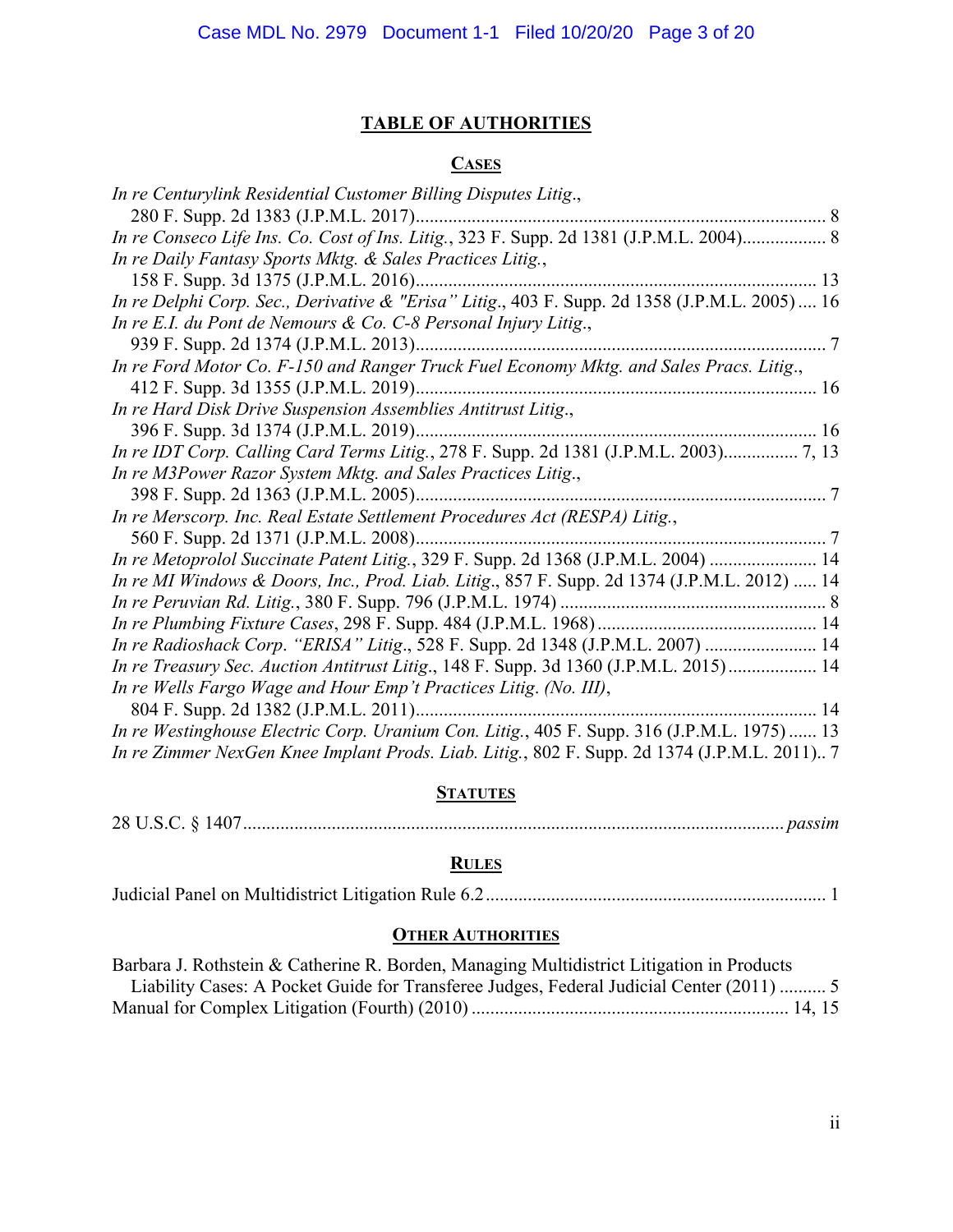#### Case MDL No. 2979 Document 1-1 Filed 10/20/20 Page 4 of 20

 Pursuant to 28 U.S.C.§ 1407 and Judicial Panel on Multidistrict Litigation ("JPML" or the "Panel") Rule 6.2, The National Rifle Association ("NRA" or the "Association") respectfully moves the Panel for an order transferring the currently-filed cases listed in the attached schedule of actions (collectively, the "Actions"), as well as any cases subsequently filed involving similar facts or claims ("tag-along cases") to the Northern District of Texas for coordinated pre-trial proceedings, or alternatively, to any other court with the capacity to facilitate their expeditious resolution.

### **INTRODUCTION**

The presently-filed Actions are four cases currently pending in four different district courts concerning the finances and governance of the NRA, a New York-domiciled not-for-profit corporation. The Actions center on alleged abuses by NRA fiduciaries, and encompass lawsuits by the NRA designed to redress these abuses, along with a pretextual, unconstitutional gambit by New York State officials to sue derivatively regarding the same transactions. Because the Actions make overlapping and contradictory factual claims regarding the same parties, events and relationships, the risk of inconsistent adjudications is high, and voluminous duplicative discovery is a certainty. The parties to the Actions—and other, related actions that are likely to be removed to federal court—have already acknowledged that the cases involve common questions of fact, and that litigating them piecemeal in different fora would be inefficient.<sup>1</sup> Accordingly, the NRA seeks transfer and consolidation.

<sup>1</sup> *See e.g.*, *Nat'l Rifle Ass'n of Am. v. James*, Civ. No. 1:20-cv-00889 (N.D.N.Y.), Dkt. No. 8 (letter from NYAG to the Court) at 3 ("*Finally*, given the pending Charities Bureau Action addressing the NRA's alleged violations of New York's statutory scheme for the oversight of not-for-profit entities, it is respectfully submitted that abstention is appropriate here."); *Nat'l Rifle Ass'n of Am. v. North*, Index No. 903843-20 (Sup. Ct. Albany Cnty.), Dkt. No. 48 (order granting motion for stay), at 6 ("In his answer . . . North denies engaging in misconduct and alleges that the NRA is retaliating against him for reporting potential financial wrongdoing and inadequate governance to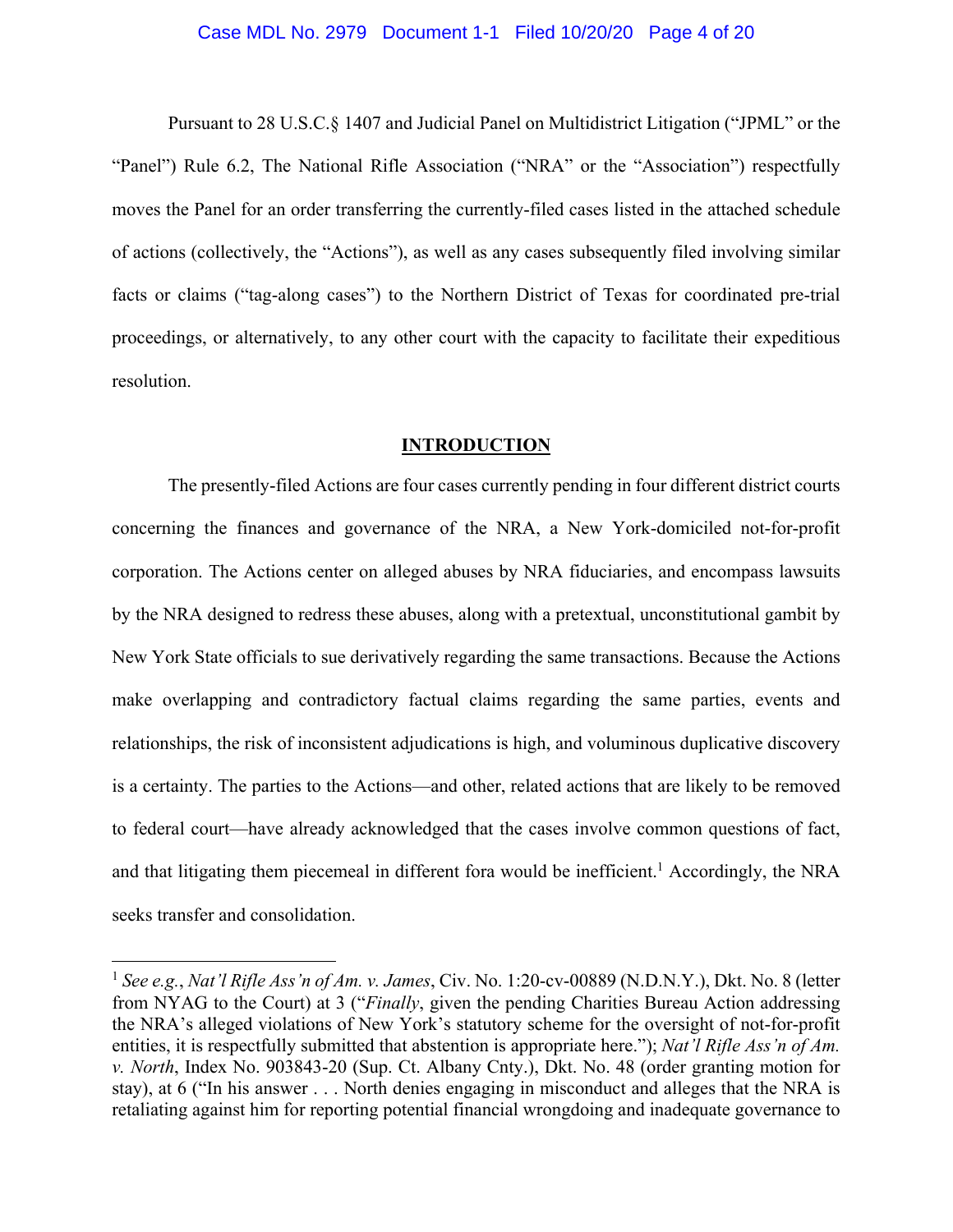#### Case MDL No. 2979 Document 1-1 Filed 10/20/20 Page 5 of 20

In mid-2017, the NRA learned that high-ranking New York State Democratic officials intended to weaponize the state government's regulatory powers against it in order to weaken it as a political force before the 2020 election. One intended cudgel was the New York State Office of the Attorney General (the "NYAG"), which had broad supervisory authority over not-for-profits that are domiciled in New York, like the NRA. New York's former Attorney General, Eric Schneiderman, was apparently so troubled by this campaign that he warned the NRA about it. Schneiderman advised that the NRA should get its affairs in order, because the NYAG would eventually be forced to investigate its operations and finances. Despite believing it was operating in compliance with New York law, the NRA undertook an internal review of its controls, compliance and governance—to inform its strategy in anticipated litigation, and to fortify itself against the attacks Schneiderman warned were coming.

The NRA's efforts ultimately led it to determine that its largest vendor, advertising agency Ackerman McQueen ("Ackerman"), was systematically overcharging the NRA and falsifying invoices, as well as misrepresenting the benefits of a significant amount of the services it provided. For example, Ackerman provided misleading, inflated viewership metrics for NRATV, the digital media platform it pitched, produced and scripted, where costs were skyrocketing and programming inexplicably wandered far afield from the NRA's mission of defending the Second Amendment. Ackerman also engaged in a practice of pass-through block billing that obscured the purpose and

other NRA officials and directors . . . [and] "begins by referencing the Attorney General's . . . complaint in the Dissolution Case"), 9 ("North argues that a stay of this action during the pendency of the Dissolution Case 'will preserve judicial resources, prevent inconsistent results, and protect [his] rights' because the Dissolution Case 'encompasses substantially all of the issues in this action.'"), 11 ("Initially, it is apparent that the AG's Complaint in the Dissolution Case encompasses the bulk of the issues raised by the NRA's request for declaratory and injunctive relief in this action.").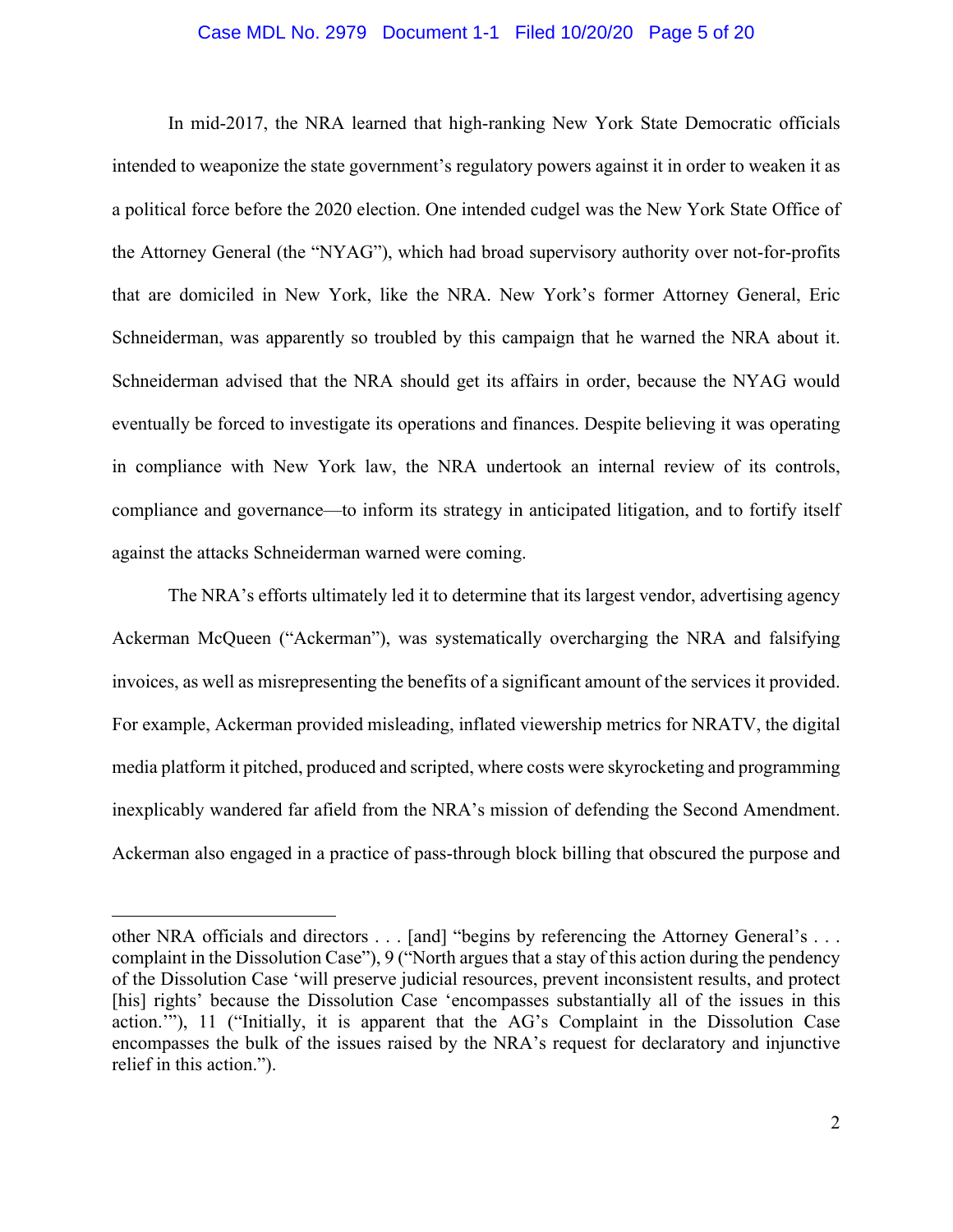#### Case MDL No. 2979 Document 1-1 Filed 10/20/20 Page 6 of 20

amount of certain expenditures, including payments to the NRA's new president, Oliver North, purportedly in connection with his role in an NRATV series. When the NRA sought additional documentation from Ackerman, Ackerman refused to provide it, leading to litigation beginning in April 2019 between the NRA and Ackerman. One of those actions is pending in the Northern District of Texas<sup>2</sup>, where the NRA claims against Ackerman for fraud and breach of fiduciary duty recently withstood a motion to dismiss and discovery has begun.<sup>3</sup>

 In response to the litigation (the "Ackerman Litigation") Ackerman and its employees (*e.g.*  North) have made retaliatory and disingenuous allegations of financial improprieties at the NRA, including inappropriate personal expenditures by NRA CEO Wayne LaPierre. Upon learning of these accusations, an NRA donor commenced a putative class action on behalf of all NRA donors in the Middle District of Tennessee (the "Dell'Aquila Litigation").<sup>4</sup> The class action complaint specifically references allegations made by North concerning LaPierre's spending<sup>5</sup> as well as excessive payments to Ackerman<sup>6</sup>, and seeks refunds of contributions on the basis of alleged fraud and RICO violations. Although the court in that action dismissed all claims against LaPierre and the RICO claim against the NRA, it denied the motion as to a claim for fraud against the Association. As such, a conference to set a discovery schedule is set for November 6, 2020.

<sup>2</sup> *Nat'l Rifle Ass'n of Am. v. Ackerman McQueen, Inc., et al*., Civ. Case No. 3-19-cv-02074-G (N.D. Tex.).

 $3$  Preliminary document discovery has occurred. A Scheduling Order was entered on October 13, 2020, and depositions are slated to begin in November 2020. *See id.* Dkt. No. 174.

<sup>4</sup> *See Dell'Aquila v. LaPierre* et al., Civ. Case No. 3:19-cv-00679 (M.D. Tn.), Dkt. 1 ¶ 14 ("Plaintiff . . . has learned this information from an investigation conducted by the NRA's former President, Lt. Col. Oliver North."); *id.*  $\P$  27-28 ("LaPierre terminated the NRA's agreement with . . . Ackerman McQueen . . . . Ackerman . . . responded to the breach by disclosing information concerning certain financial improprieties raised in this lawsuit.").

<sup>5</sup> *Id.* ¶ 45c, d, and h.

 $^{6}$  *Id.* ¶ 45e.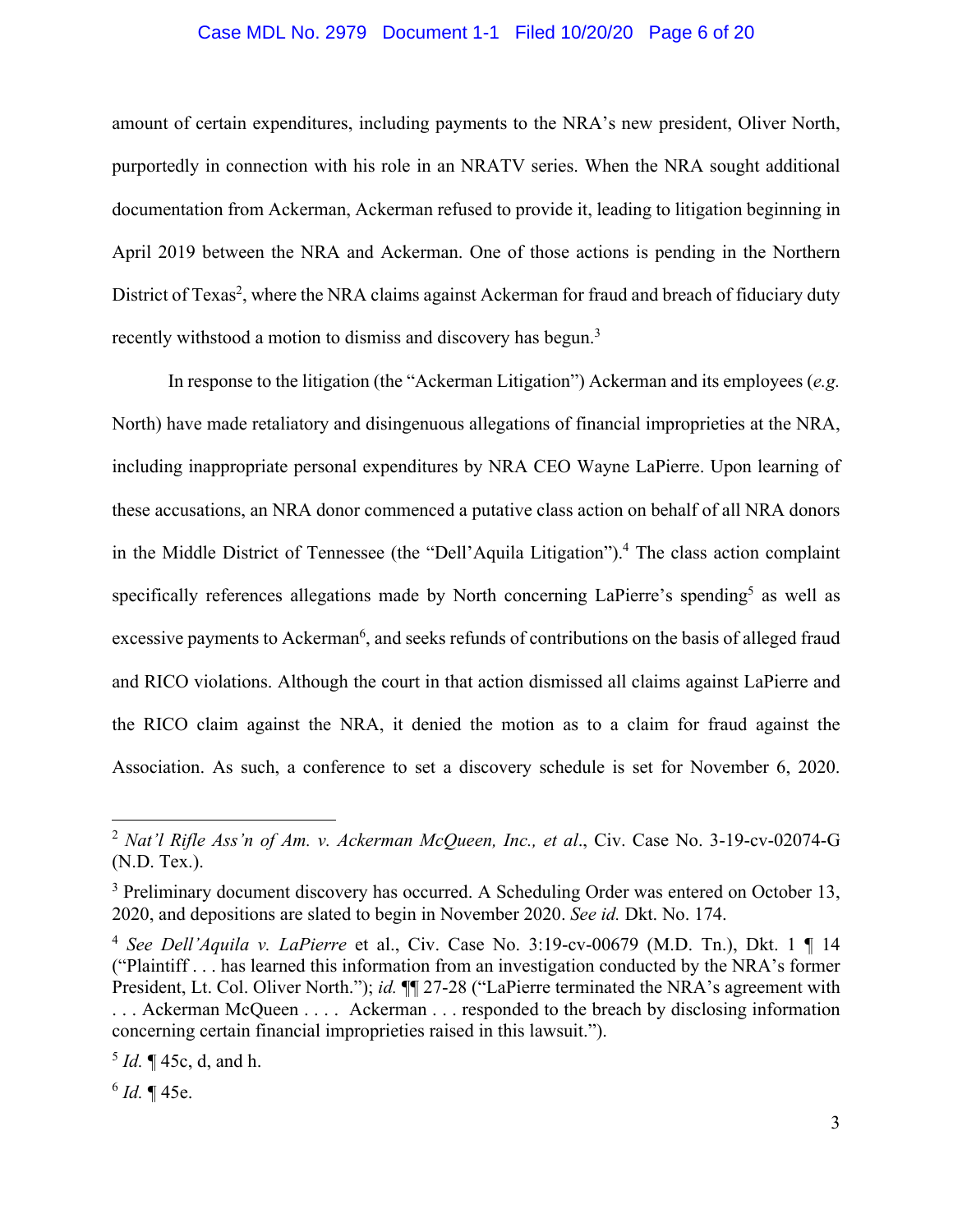### Case MDL No. 2979 Document 1-1 Filed 10/20/20 Page 7 of 20

Additionally, a former Ackerman employee, Grant Stinchfield, filed an affidavit in the Ackerman Litigation attesting to corrupt practices he witnessed during his employment at the company. On December 20, 2019, Ackerman sued Stinchfield in the United States District Court for the Northern District of Texas in retaliation for his testimony—ostensibly challenging its veracity (such lawsuit, the "Stinchfield Litigation").<sup>7</sup> The truthfulness of Stinchfield's statements about Ackerman's dealings with the NRA is centrally at issue in the Stinchfield Litigation; thus, discovery is expected to overlap extensively with the discovery in the other Actions. The Stinchfield Litigation is currently in discovery.

In the meantime, Schneiderman resigned from the office of the NYAG, and his successor, Letitia James, made the destruction of the NRA a central theme of her campaign for office. Even before the Ackerman allegations surfaced, James vowed that if elected, she would undertake a fishing expedition into the NRA's finances, maligning the Association as a "criminal enterprise" whose "deadly propaganda" (*i.e.*, gun rights advocacy) should be extinguished. James took office in January 2019, and, as promised, launched a sweeping investigation as part of her plan to distract and ultimately destroy the NRA. The investigation included taking testimony and obtaining evidence from nearly 90 witnesses located in 27 states. It focused frequently on the exact same transactions and issues that the NRA targeted in its own compliance review, many of which were *already the subject of litigation* commenced by the NRA to recover funds from faithless former agents like Ackerman.

<sup>7</sup> *Ackerman McQueen Inc. v. Stinchfield*, Civ. No. 3:19-cv-03016-X (N.D. Tx.).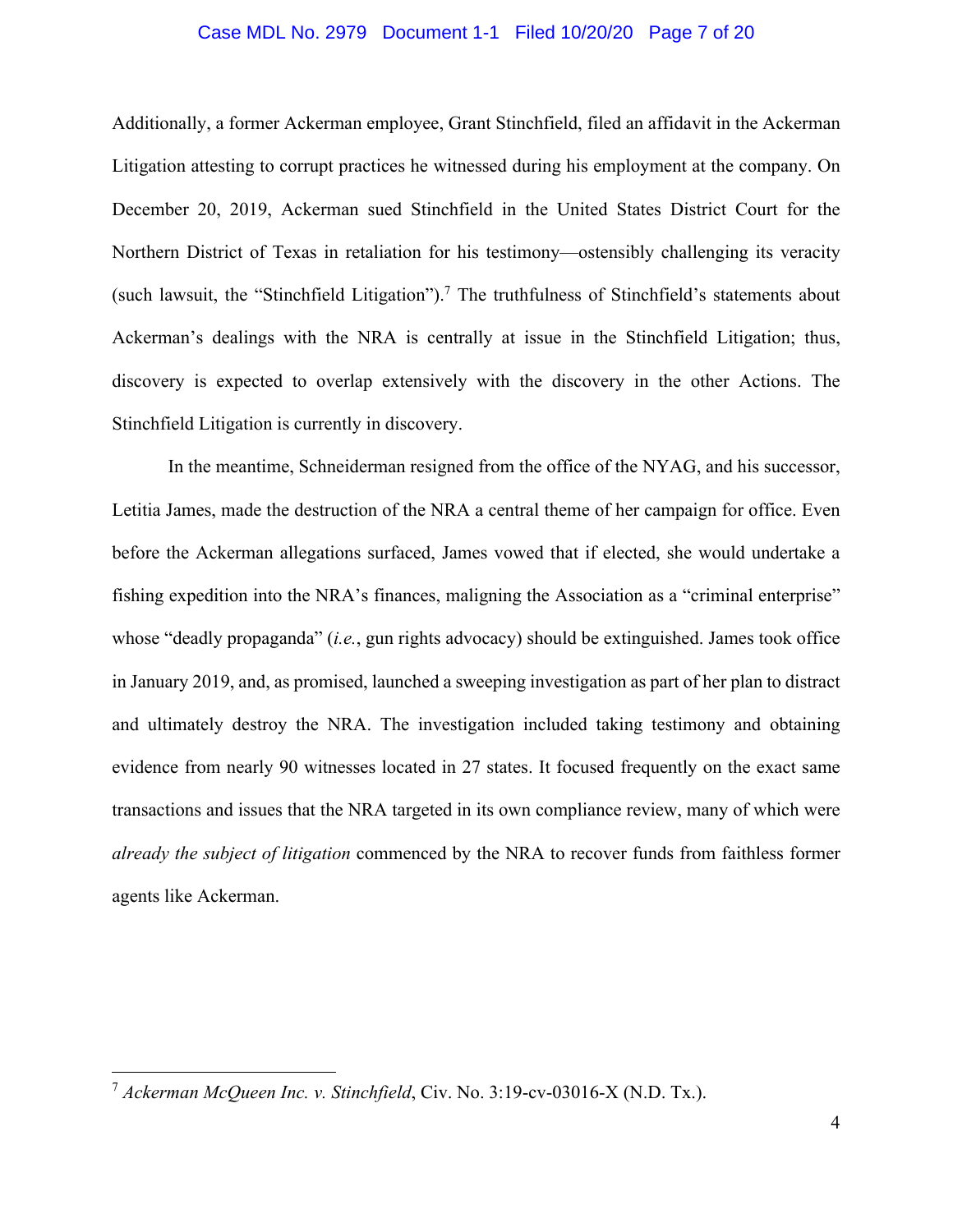### Case MDL No. 2979 Document 1-1 Filed 10/20/20 Page 8 of 20

Ultimately, James delivered on her campaign promise to leverage the full power of her office against the NRA. On August  $10, 2020^8$ , the NYAG filed an action in New York State court (the "NYAG State Action") $9$  that purported to sue derivatively, on behalf of NRA members, with respect to many of the same transactions that were already the subject of the Ackerman Litigation and the Dell'Aquila Litigation. Predictably, the suit seeks dissolution of the NRA. Like other pending litigation, the NYAG State Action involves allegations of self-dealing by former and current NRA executives (including LaPierre<sup>10</sup>) and makes repeated references to the NRA's transactions with Ackerman<sup>11</sup> as the basis for claiming a lack of NRA board oversight into how the NRA spent its donations. Because (i) James' allegations bear no resemblance to traditional corporate dissolution actions, which have historically been levied against sham non-profits; and (ii) James had repeatedly stated during her campaign that her "top issue" as Attorney General would be using the non-profit laws to "target" the NRA, James' enforcement action has been roundly criticized by legal scholars, the ACLU, and other civil rights advocates as politically motivated and an extraordinary abuse of power.<sup>12</sup> On August 6, 2020, the NRA filed a Section

<sup>&</sup>lt;sup>8</sup> James purported to commence the NYAG State Action on August 6, 2020, but the verification that accompanied that filing was defective. *See People v. Nat'l Rifle Ass'n of Am.*, et al., Index No. 451625/2020 (Sup. Ct. N.Y. Cnty.), Dkt. Nos 10-11.

<sup>&</sup>lt;sup>9</sup> Although the NYAG State Action is currently pending in state court, the NRA takes the view that the action belongs in federal court as a compulsory counterclaim to its own Section 1983 action, which as a result of James' failure to properly verify her complaint, was first-filed. The NRA has moved to dismiss the state action on *forum non conveniens* and related grounds. In any event, should these actions be consolidated, the state action will benefit from the coordinated discovery practices recommended to transferee judges dealing with related state actions. *See, e.g.*, Barbara J. Rothstein & Catherine R. Borden, Managing Multidistrict Litigation in Products Liability Cases: A Pocket Guide for Transferee Judges, FEDERAL JUDICIAL CENTER, Ch. 6 (2011).

<sup>10</sup> *See* Ex. A to *Nat'l Rifle Assn'n of Am. v. James*, No. 1:20-cv-00889 (N.D.N.Y.) ¶¶ 35-215.

<sup>11</sup> *Id.* ¶¶ 297-396.

<sup>12</sup> *See, e.g.*, Editorial*, How Did Caribbean Yacht Vacations Promote the Second Amendment? We May Find Out in Court*, WASH. POST. (Aug. 8, 2020), https://www.washingtonpost.com/opinions/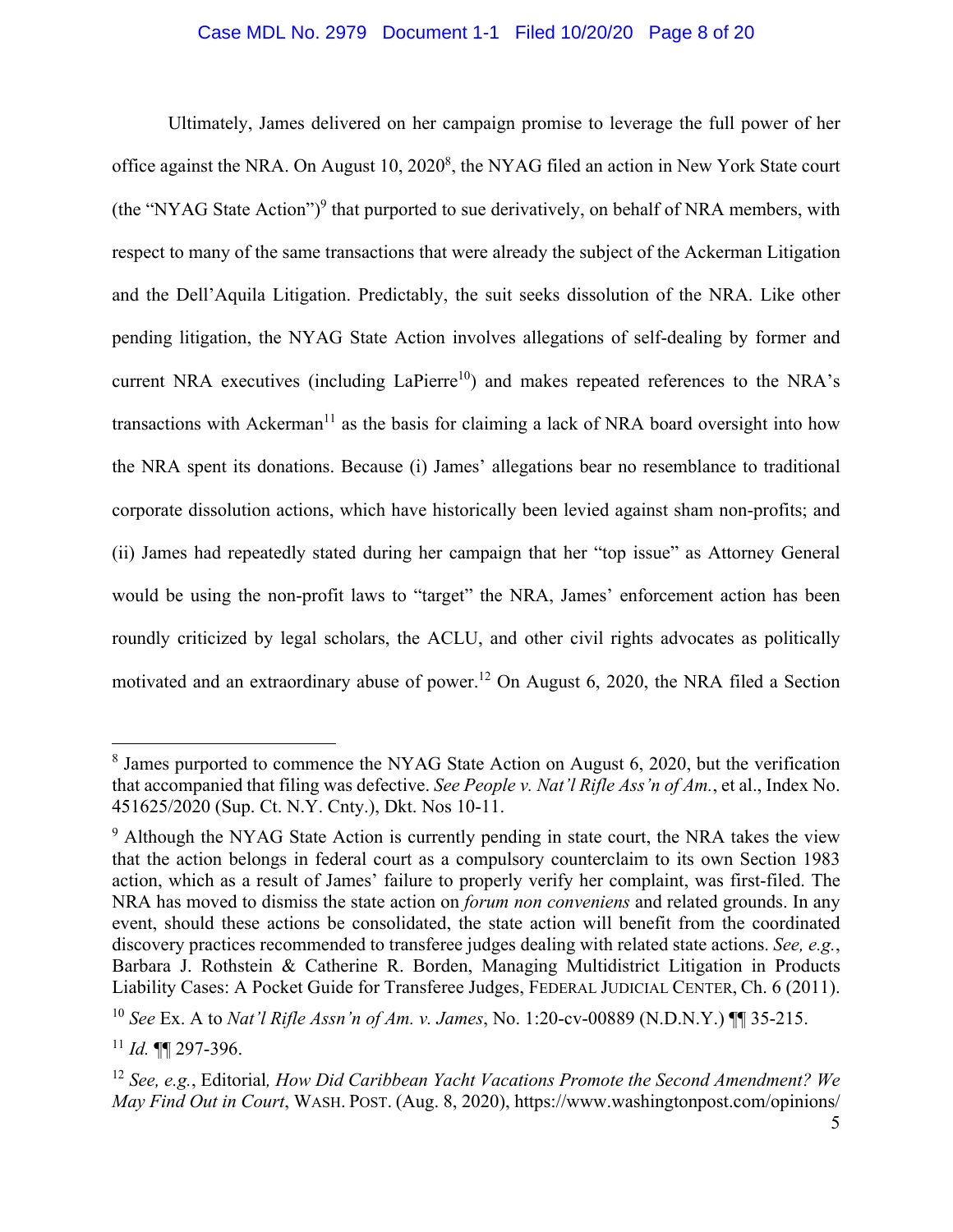### Case MDL No. 2979 Document 1-1 Filed 10/20/20 Page 9 of 20

1983 suit against James in the Northern District of New York alleging infringement of the NRA's First and Fourteenth Amendment rights on the ground that James' hostilities represented retaliation for the NRA's protected political advocacy and constituted selective enforcement of New York's not-for-profit law (such litigation, the "NYAG Federal Action" and collectively with the NYAG State Action, the "NYAG Litigation").<sup>13</sup> While in its infancy, James' defense to the NYAG Federal Action will no doubt include the same affirmative allegations of misconduct that are found in the NYAG State Action and the Dell'Aquila Litigation, all of which directly overlap with the subject matter of the Ackerman Litigation and Stinchfield Litigation.

is-this-really-the-right-penalty-for-the-nra/2020/08/07/f81778fc-d8e2-11ea-930e

d88518c57dcc\_story.html ("We question whether dissolution is the right penalty, even if the charges are proved in court."); Henry Olsen, *New York's Lawsuit to Dissolve the NRA is Outrageous*, WASH. POST. (Opinion, Aug. 7, 2020), https://www.washingtonpost.com/ opinions/2020/08/07/new-yorks-lawsuit-dissolve-nra-is-outrageous/ ("James's allegations . . . would certainly be damning if true. . . . None of this, however, justifies destroying the organization itself. The NRA is still supported by millions of people and has substantial assets. It is neither broke nor derelict."); Ruth Marcus, *The NRA is a Cesspool. That Doesn't Mean It Should Be Dissolved*, WASH. POST. (Opinion, Aug. 9, 2020), https://www.washingtonpost.com/opinions/2020/08/09/nra-is-cesspool-that-doesnt-mean-itshould-be-dissolved/; Noah Feldman, *New York's Attorney General Shouldn't Dismantle the NRA*, BLOOMBERG (Opinion, Aug. 6, 2020), https://www.bloomberg.com/opinion/articles/2020-08- 06/new-york-s-attorney-general-shouldn-t-dismantle-nra-in-lawsuit; David Cole, *The NRA Has a Right to Exist*, WALL ST. J. (Opinion, Aug. 26, 2020), https://www.wsj.com/articles/the-nra-hasa-right-to-exist-11598457143?mod=opinion lead pos7 ("The American Civil Liberties Union rarely finds itself on the same side as the National Rifle Association in policy debates or political disputes. Still, we are disturbed by New York Attorney General Letitia James's recent effort to dissolve the NRA"); Jonathan Turley, *The Tragic Irony of the New York State Lawsuit Against the NRA*, THE HILL (Opinion, Aug. 8, 2020), https://thehill.com/opinion/judiciary/511155-the-tragicirony-of-the-new-york-state-lawsuit-against-the-national-rifle-association ("Trying to dissolve an organization engaged in political speech should not occur absent overwhelming proof that it is a criminal enterprise, which is why this has never happened with a group like the NRA."); Alan Z. Rozenshtein, *The Attempt to Dissolve the NRA Threatens Democratic Norms*, LAWFARE (Opinion, Aug. 11, 2020), https://www.lawfareblog.com/attempt-dissolve-nra-threatens-democratic-norms ("I personally can't stand [the NRA] . . . . [b]ut that said . . . . James's attempt to dissolve the NRA in its entirety is a violation of key democratic and rule-of-law norms.").

<sup>13</sup> *Nat'l Rifle Ass'n of Am. v. James*, Civ. Case No. 1:20-cv-00889 (N.D.N.Y.).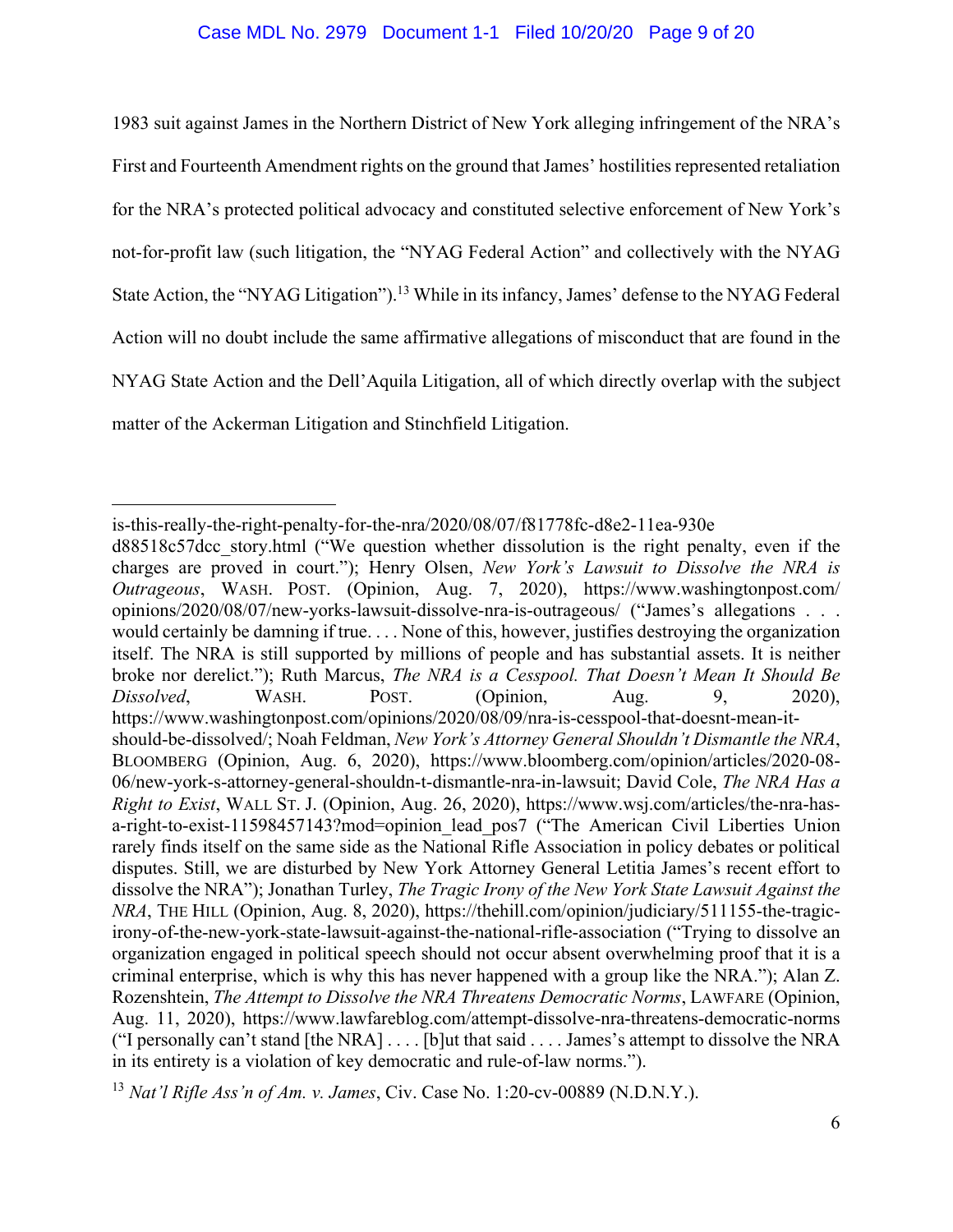### **ARGUMENT**

### **Legal Standard**

Congress authorized the Judicial Panel on Multidistrict Litigation (the "Panel") to transfer multiple civil actions for consolidated or coordinated pretrial proceedings when three criteria are met: (1) "one or more common questions of fact are pending in different districts"; (2) transfer would serve the "convenience of the parties and witnesses"; and (3) transfer would "promote the just and efficient conduct of such actions." 28 U.S.C. § 1407. In applying § 1407, this Panel has held that transfer is particularly appropriate where it will "eliminate duplicative discovery, prevent inconsistent pretrial rulings, and conserve the resources of the parties, their counsel and the judiciary."14 Although only three federal actions have been filed thus far, the posture of those cases and the fact that one is a putative class action demonstrates that consolidation is necessary for an efficient resolution.

### **A. The Actions Involve Common Questions of Fact.**

Actions should be centralized when they involve common questions of fact.<sup>15</sup> Even though individual factual or legal issues may exist, centralization does not require complete identity of issues, or even a majority.<sup>16</sup> "The presence of differing legal theories is outweighed when the underlying actions, such as those here, arise from a common factual core."<sup>17</sup> Here, consolidation

<sup>14</sup> *In re IDT Corp. Calling Card Terms Litig.*, 278 F. Supp. 2d 1381, 1382 (J.P.M.L. 2003).

<sup>15</sup> *See In re E.I. du Pont de Nemours & Co. C-8 Personal Injury Litig*., 939 F. Supp. 2d 1374, 1374 (J.P.M.L. 2013).

<sup>16</sup> *See In re Zimmer NexGen Knee Implant Prods. Liab. Litig.*, 802 F. Supp. 2d 1374, 1376-77 (J.P.M.L. 2011) (centralization "does not require a complete identity or even a majority of common factual or legal issues as a prerequisite to transfer."); *In re Merscorp. Inc. Real Estate Settlement Procedures Act (RESPA) Litig.*, 560 F. Supp. 2d 1371, 1372 (J.P.M.L. 2008) (presence of "unique state law claims" did not weigh against transfer).

<sup>17</sup> *In re M3Power Razor System Mktg. and Sales Practices Litig*., 398 F. Supp. 2d 1363, 1364 (J.P.M.L. 2005); accord *In re Centurylink Residential Customer Billing Disputes Litig*., 280 F.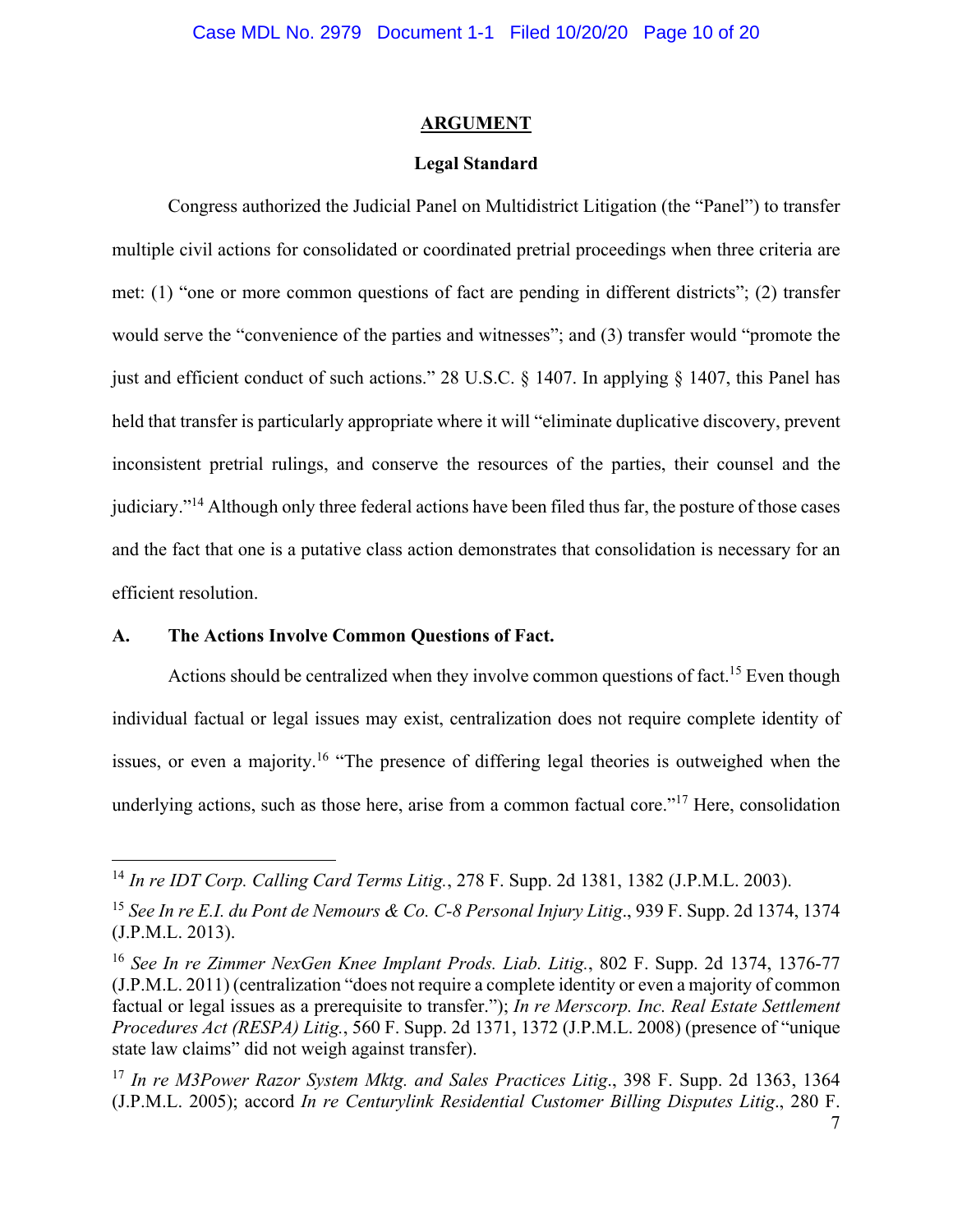### Case MDL No. 2979 Document 1-1 Filed 10/20/20 Page 11 of 20

is appropriate because all of the actions concern the central issue of how the NRA was spending its money; moreover, all will entail discovery regarding the relationship between the NRA and Ackerman and the performance by various executives of their fiduciary duties in connection with the same.18

Despite seeking different relief and raising varying legal issues, each of the four Actions centers on broader questions of the NRA's governance, policies and procedures, its vendor relationships, and the manner in which it has expended its donations. This is no coincidence. When New York's former Attorney General warned the NRA that it would likely face hostilities from his office (at the behest of partisan political powers in New York), the NRA undertook to prepare itself for such an attack by examining and bolstering, where appropriate, its internal controls. Many events which flowed from this effort lay at the heart of all four Actions. Although the NRA is now accused in the NYAG Litigation of giving inadequate scrutiny to expenses submitted by certain executives and "favored vendors,"<sup>19</sup> in truth, it was the NRA's demand that all officers, executives, directors and vendors rigorously comply with expense-documentation requirements beginning in 2018 which led to the revelations and disputes at the core of the Actions.<sup>20</sup> As set forth in the

Supp. 2d 1383, 1385 (J.P.M.L. 2017) (rejecting argument for denying centralization based on "differences among the various state laws on which plaintiffs bring their claims.").

<sup>18</sup> *See In re Conseco Life Ins. Co. Cost of Ins. Litig.*, 323 F. Supp. 2d 1381, 1383 (J.P.M.L. 2004) (granting transfer where each action named the same defendant and "share questions of fact arising out of" defendant's decision to change its method of calculating deductions, which plaintiffs alleged breached the terms of their life insurance policies); *In re Peruvian Rd. Litig.*, 380 F. Supp. 796, 798 (J.P.M.L. 1974) (granting transfer of two contract actions filed by subcontractor against construction companies because factual allegations were "inextricably intertwined and raise sufficiently complex common issues concerning the design and construction of the road project.").

<sup>&</sup>lt;sup>19</sup> Declaration of Sarah B. Rogers in Support of Motion to Transfer Cases for Consolidated Pre-Trial Proceedings Pursuant to 28 U.S.C. § 1407 ("Rogers Decl."), Ex. A ¶¶ 4-8.

<sup>20</sup> *Id.* ¶ 15; *see also* Declaration of Michael J. Collins in Support of Motion to Transfer Cases for Consolidated Pre-Trial Proceedings Pursuant to 28 U.S.C. § 1407 ("Collins Decl."), Ex. A ¶ 47.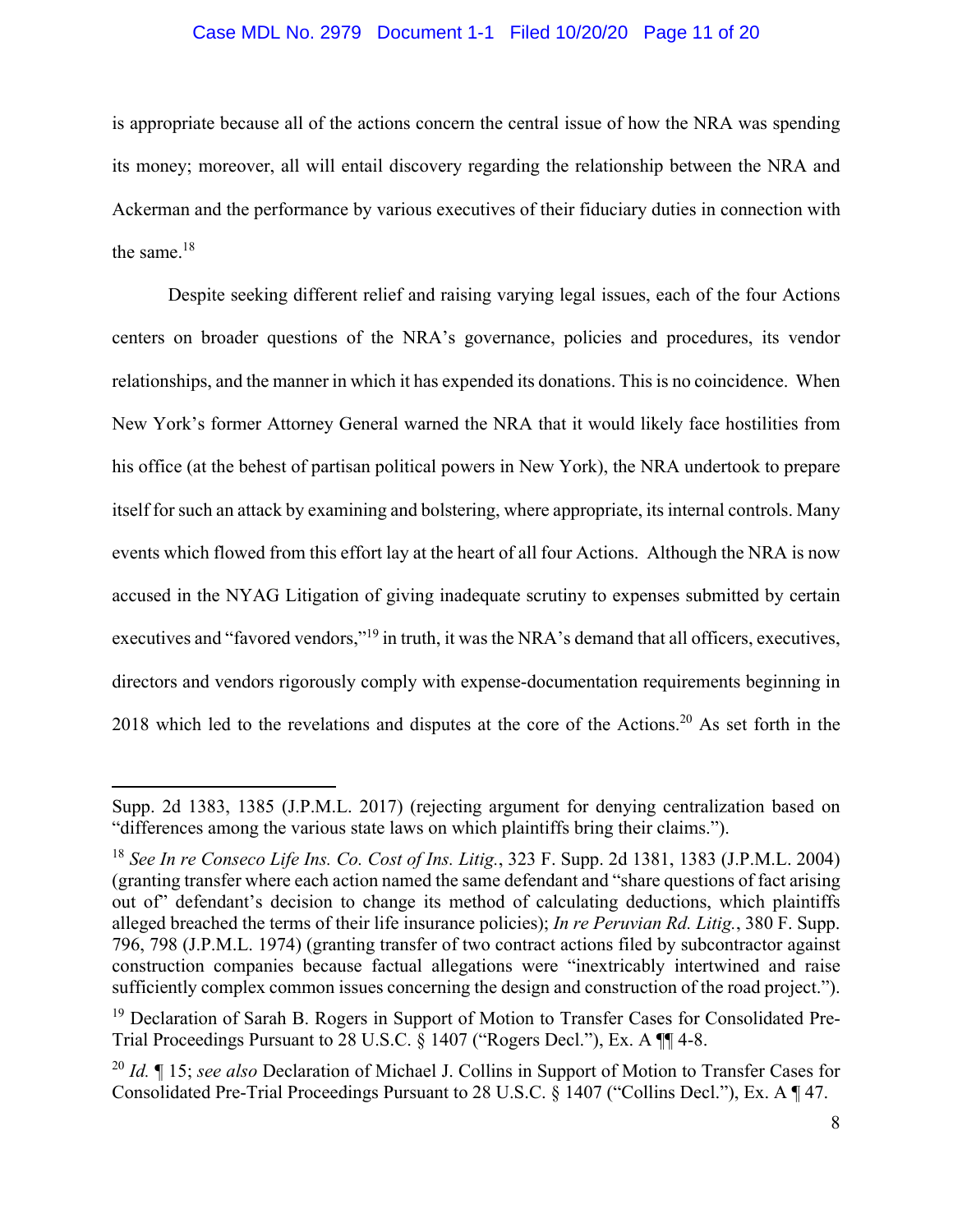### Case MDL No. 2979 Document 1-1 Filed 10/20/20 Page 12 of 20

NYAG Federal Action<sup>21</sup> and Ackerman Litigation,<sup>22</sup> a "handful of executives and vendors" resisted the NRA's compliance demands, and would ultimately attempt to shift blame for their conduct—resulting in multiple overlapping lawsuits.

Among NRA vendors, Ackerman was the most hostile to transparency and reform, and "embark[ed] on a campaign to 'kill the messenger'" by demanding that NRA employees, and even NRA outside counsel, who questioned its expenses be fired or denied access to records.<sup>23</sup> Eventually, a group of internal NRA whistleblowers emerged whose concerns (including serious alleged abuses by Ackerman) were presented to the Audit Committee of the NRA Board of Directors. Those whistleblower concerns now figure prominently in all four Actions.<sup>24</sup> Lt. Col. Oliver North, who had been elected president of the NRA, was receiving a seven-figure salary from Ackerman under a contract he refused to disclose, and which had not been properly approved in accordance with the NRA's bylaws.<sup>25</sup> Over the course of late 2018 and early 2019, North and Ackerman attempted to squelch scrutiny of Ackerman's dealings, including through North's assertion of pretextual concerns regarding the NRA's governance.<sup>26</sup> These tensions culminated in an attempted leadership coup at the April 2019 NRA Annual Meeting, wherein North and an allied Board member with ties to Ackerman, Dan Boren, threatened to release purportedly damaging expense information (the same information that Ackerman previously concealed from the NRA)

<sup>&</sup>lt;sup>21</sup> Rogers Decl. Ex. A  $\P$  15.

 $22$  Collins Decl. Ex. A  $\P$   $1-58$ .

<sup>23</sup> *Id.* ¶ 56.

<sup>24</sup> Rogers Decl. Ex. A ¶¶ 488-494.

<sup>25</sup> *Id.* ¶¶ 449, 465, 467; *see also* Rogers Decl. Ex. B ¶ 22; *see also* Collins Decl. Ex. A ¶¶ 62-67, 148, 172.

<sup>26</sup> Rogers Decl. Ex. A ¶¶ 457, 461-462; *see also* Collins Decl. Ex. A ¶ 56.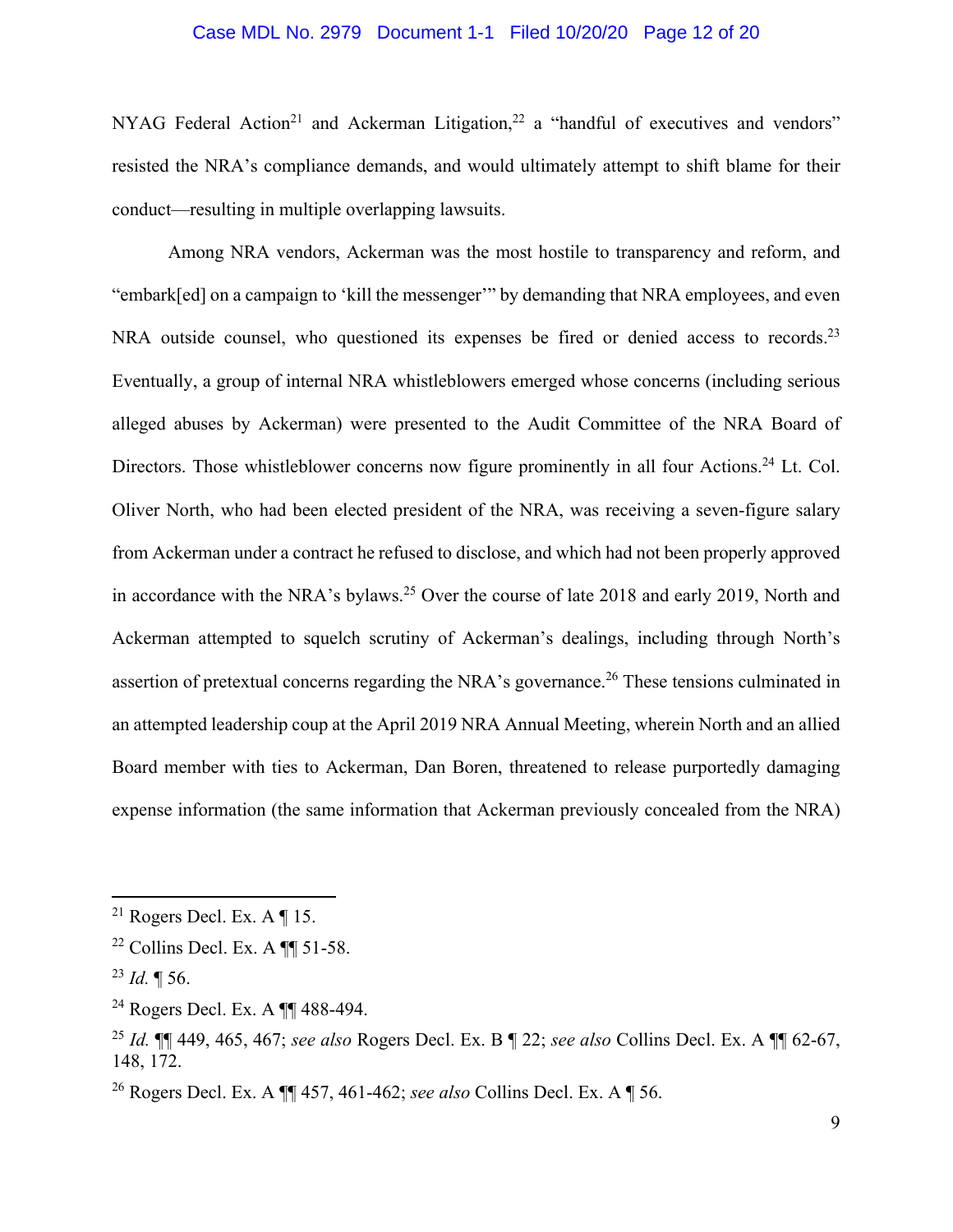### Case MDL No. 2979 Document 1-1 Filed 10/20/20 Page 13 of 20

unless NRA CEO Wayne LaPierre agreed to resign and withdraw a then-pending lawsuit—a statecourt precursor to the Ackerman Litigation.<sup>27</sup>

Contemporaneously with these events, the NYAG prepared for and commenced the politically driven investigation which underlies the recently-filed NYAG Litigation.28 The NYAG aggressively sought documents from the NRA regarding the NRA-Ackerman relationship and expenses billed to the NRA by Ackerman; unsurprisingly, these document productions overlap heavily with discovery in the Ackerman Litigation,<sup>29</sup> and NRA counsel expect that the voluminous discovery required in the two matters will continue to overlap as the NYAG Litigation proceeds.<sup>30</sup> Among the facts and transactions encompassed by both the NYAG investigation and the Ackerman Litigation were: an aborted real-estate purchase in Dallas, Texas orchestrated by Ackerman;<sup>31</sup> executive travel and entertainment expenses invoiced through Ackerman;<sup>32</sup> the NRA Audit Committee's review of Ackerman-related contracts;<sup>33</sup> alleged sexual harassment of an Ackerman executive by a now-fired NRA executive;<sup>34</sup> the coup attempt at the 2019 April Annual Meeting;<sup>35</sup> and operations and controls associated with NRATV.<sup>36</sup>

<sup>27</sup> Collins Decl. Ex. A ¶¶ 70-74, 78; *see also id.* ¶ 2; *see also* Rogers Decl. Ex. A ¶¶ 468-470; *see also id.* Ex. B at ¶¶ 15, 22.

<sup>28</sup> Rogers Decl. ¶ 6; *see also id.* Ex. B ¶¶ 22-23.

<sup>29</sup> Rogers Decl. Ex. B ¶¶ 24-25; *see also id*. ¶ 6.

 $30$  *Id.*  $\llbracket 6$ .

<sup>31</sup> Rogers Decl. Ex. A ¶¶ 209-215; *see also* Collins Decl. Ex. B ¶¶ 51, 115.

<sup>32</sup> Rogers Decl. Ex. A ¶¶ 247, 249, 299, 309-323; *see also* Collins Decl. Ex. A ¶¶ 19, 53, 72, 75; *see also id.* Ex. B ¶¶ 50, 115.

<sup>33</sup> Collins Decl. Ex. A ¶¶ 62-64; *see also* Rogers Decl. Ex. A ¶¶ 510-513, *see also id*. Ex. B ¶ 33.

<sup>34</sup> Rogers Decl. Ex. A ¶ 270; *see also* Collins Decl. Ex. B ¶ 30.

<sup>35</sup> Rogers Decl. Ex. A ¶¶ 468-471; *see also* Collins Decl. Ex, A ¶¶ 70-74.

<sup>36</sup> Rogers Decl. Ex. A ¶ 447; *see also* Collins Decl. Ex. A ¶¶ 21-37.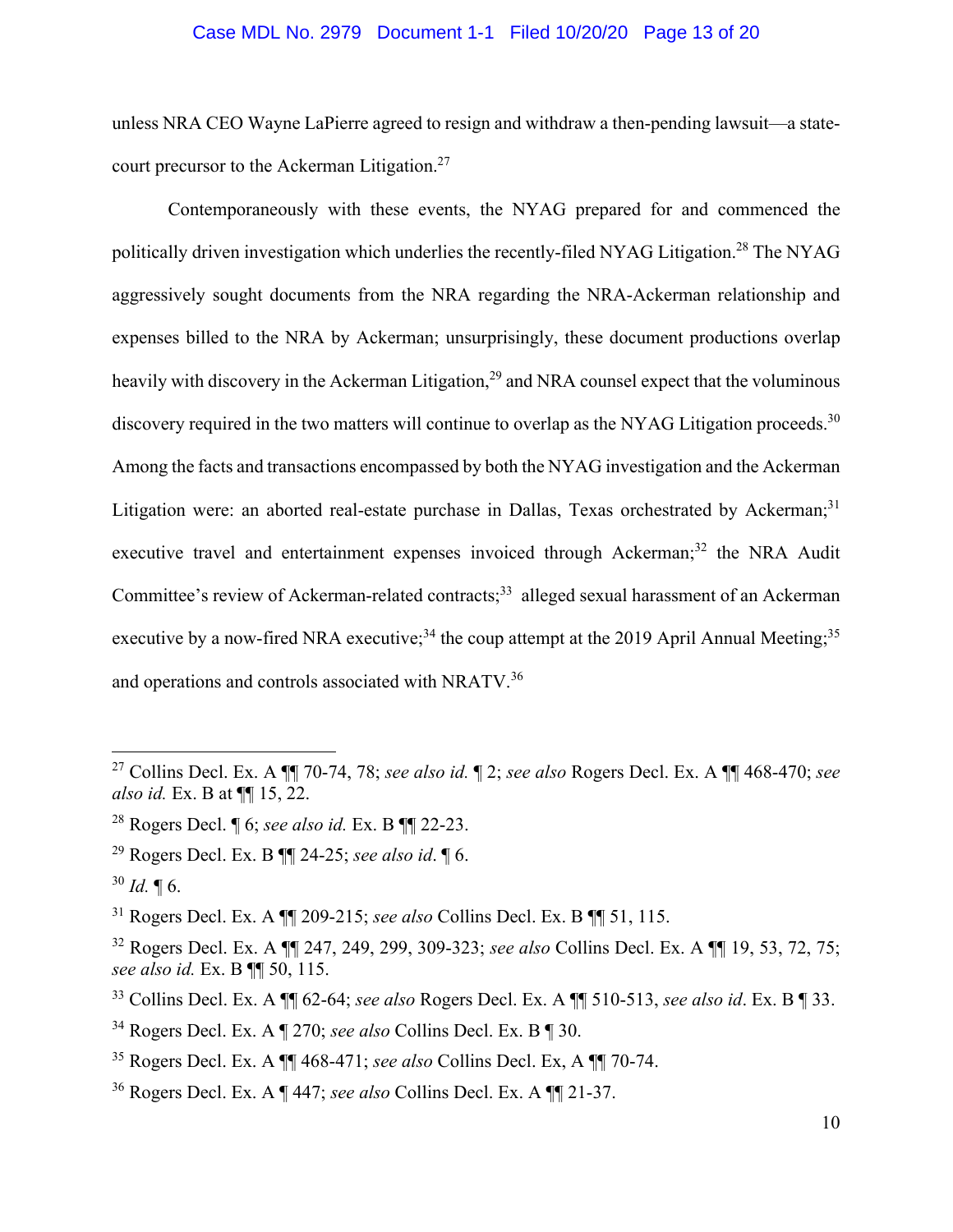### Case MDL No. 2979 Document 1-1 Filed 10/20/20 Page 14 of 20

The two remaining Actions—the Dell'Aquila Litigation and the Stinchfield Litigaiton both sprang from the same events. The Dell'Aquila Litigation was commenced in August 2019 by an NRA donor who expressed concerns about Ackerman's accusations of misspending at the NRA, and referenced them extensively in his operative pleading.<sup>37</sup> The Stinchfield Litigation, meanwhile, was brought by Ackerman against a former employee who testified in support of the NRA in the Ackerman Litigation, and hinges on the veracity of that employee's statements about Ackerman's business relationship with the NRA.<sup>38</sup>

 Although none of the Actions has progressed past the discovery stage, the Ackerman Litigation is furthest along.<sup>39</sup> The propriety of Ackerman's billing, including what NRA executives knew about Ackerman's billing practices and their level of control over those practices, will be a focus of discovery in all four Actions.<sup>40</sup> As part of its defense to the Ackerman Litigation, Ackerman has asserted certain improprieties in NRA spending, and has also made allegations about purportedly excessive legal fees incurred by the NRA.<sup>41</sup> The same issues feature in the NYAG Litigation<sup>42</sup> and the Dell'Aquila Litigation.<sup>43</sup> Discovery will be voluminous: roughly 3,000 pages of material have been produced in the Ackerman Litigation and Stinchfield Litigation, even

<sup>&</sup>lt;sup>37</sup> Declaration of William A. Brewer in Support of Motion to Transfer Cases for Consolidated Pre-Trial Proceedings Pursuant to 28 U.S.C. § 1407 ("Brewer Decl."), Ex. A.

<sup>&</sup>lt;sup>38</sup> Declaration of Ian Shaw in Support of Motion to Transfer Cases for Consolidated Pre-Trial Proceedings Pursuant to 28 U.S.C. § 1407 ("Shaw Decl."), Ex. A ¶[ 1-2; 9-32. Counsel for the NRA also represents Mr. Stinchfield and the declaration is filed solely in his capacity as an individual with relevant knowledge of the litigation.

 $39$  Collins Decl.  $\P\P$  6-7.

<sup>40</sup> Collins Decl. ¶ 10; *see also* Rogers Decl. ¶ 7; *see also* Shaw Decl. ¶ 4; *see also* Brewer Decl. ¶ 4.

 $41$  Collins Decl. Ex. B, Page 34 ¶ 2.

 $42$  Rogers Decl. ¶ 7.

<sup>43</sup> Brewer Decl. ¶ 4.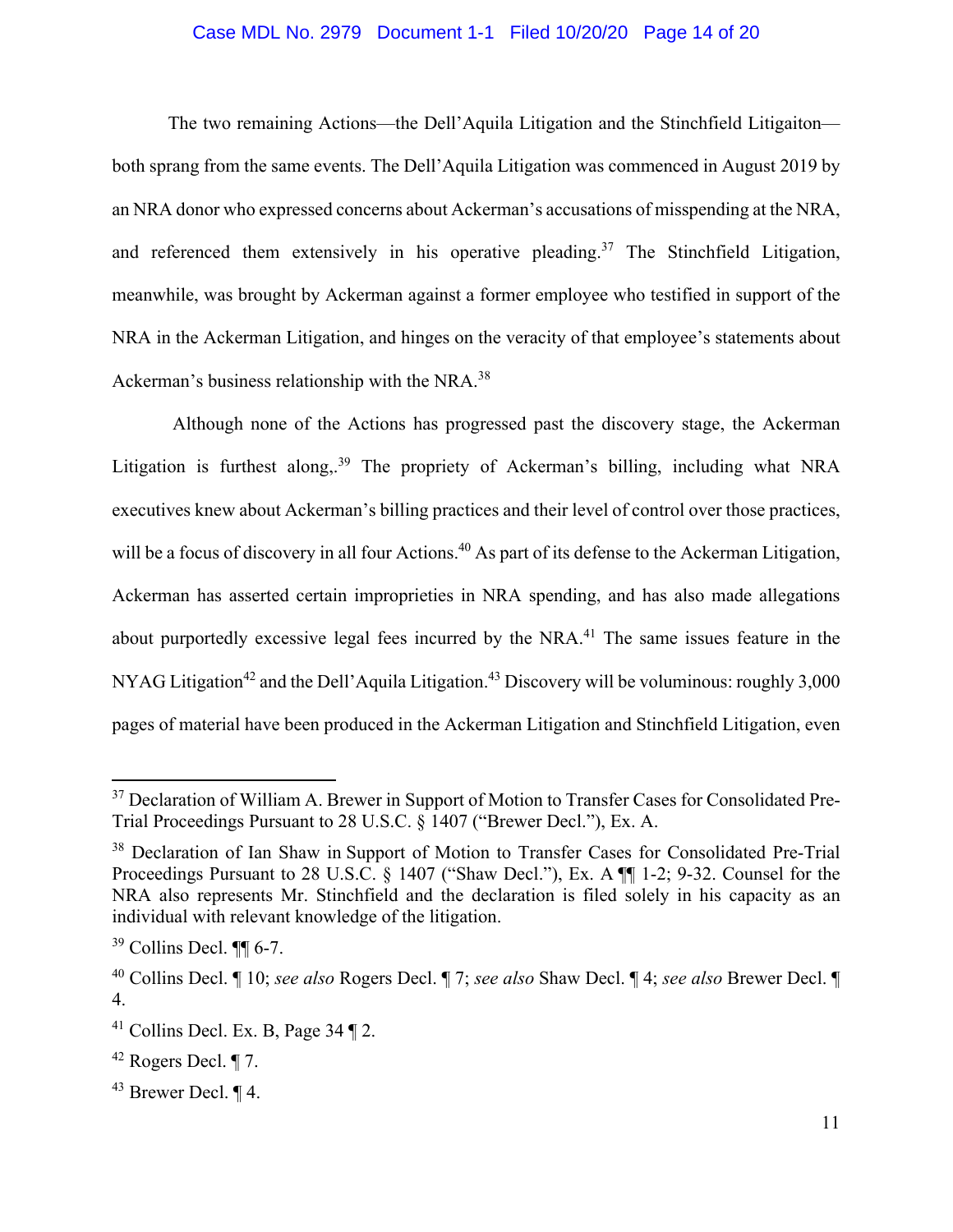### Case MDL No. 2979 Document 1-1 Filed 10/20/20 Page 15 of 20

though discovery is in its early stages, and a prior, related state action (which was stayed for overlapping with the Ackerman Litigation) entailed 59,880 pages of document discovery.<sup>44</sup> There are currently 36 third-party subpoenas outstanding in the Ackerman Litigation alone.<sup>45</sup> Many overlapping or related documents will be relevant to the NYAG Litigation.<sup>46</sup> Although discovery has not yet begun in either the NYAG State Action or the NYAG Federal Action, more than 88,000 pages of documents were produced by the NRA to the NYAG in advance of the NYAG State Action, and it is expected that this record will be augmented as discovery proceeds.<sup>47</sup> Discovery in the Dell'Aquila Litigation will encompass the same issues.<sup>48</sup> Such discovery is expected to be voluminous, and to overlap with discovery in the other Actions. The Actions will notably require testimony from an immense number of witnesses, either by deposition or at trial. Exhibit E to the Rogers Declaration identifies witnesses likely to possess knowledge or documents relevant to one or more Actions.49 Moreover, although Exhibit E to the Rogers Declaration focuses on third-party witnesses, numerous NRA employees and current and former Board members likewise possess knowledge and/or records relevant to all four Actions; duplicative discovery from these witnesses, too, could be avoided or mitigated by consolidation.

### **B. Centralization Serves the Convenience of the Parties and Witnesses.**

Transfer for coordinated or consolidated pre-trial proceedings serves the convenience of the parties because, without it, the parties would necessarily be engaged in duplicative pre-trial

<sup>44</sup> Collins Decl. ¶ 7.

 $45$  Collins Decl. ¶ 7.

 $46$  Rogers Decl.  $\P\P$  6-7.

 $47$  Rogers Decl.  $\P$  6.

<sup>48</sup> Brewer Decl. ¶ 3.

<sup>49</sup> Rogers Decl. Ex. E.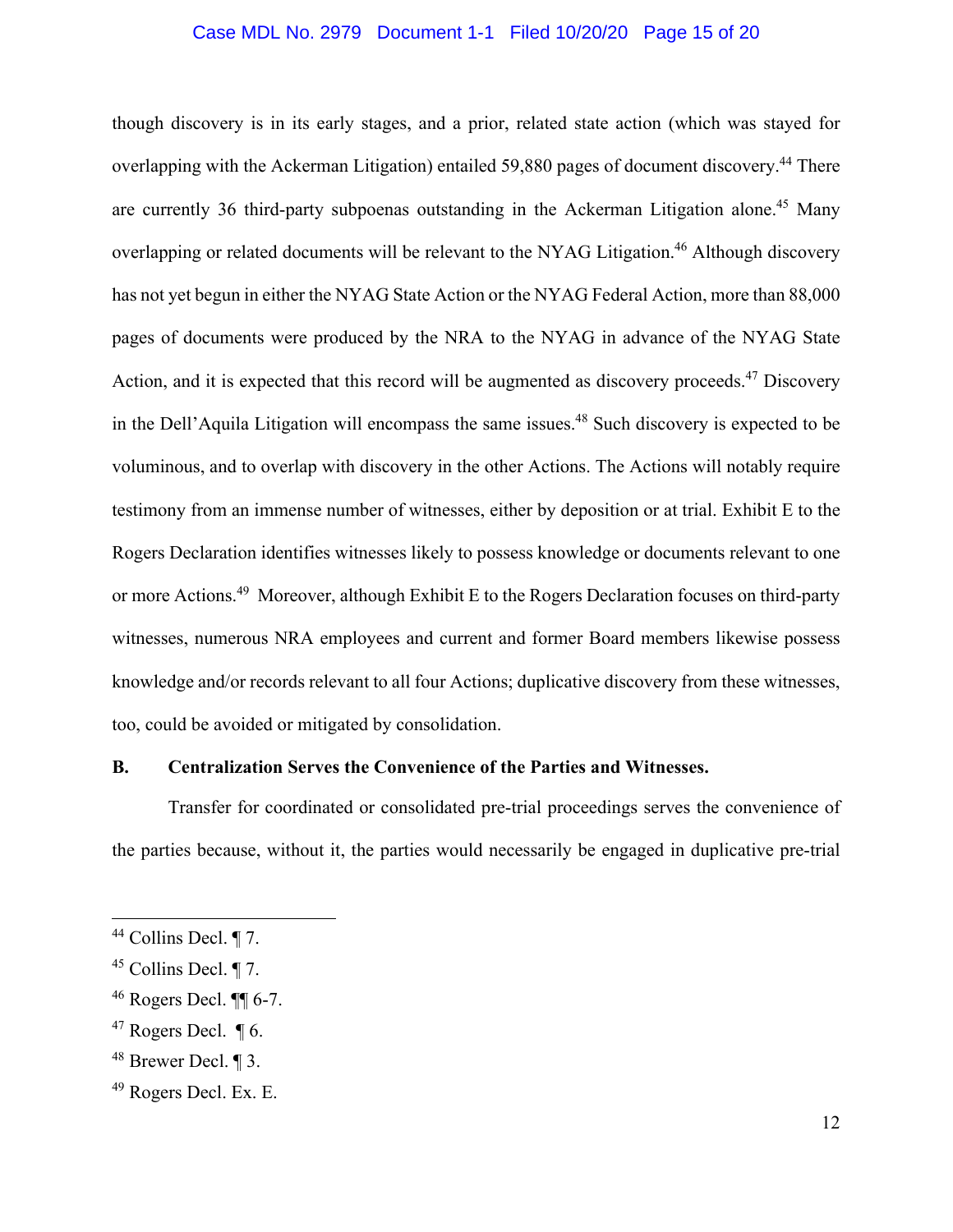### Case MDL No. 2979 Document 1-1 Filed 10/20/20 Page 16 of 20

motion practice, discovery, and other proceedings in at least four separate actions, and likely more. Accordingly, a transfer of these actions for centralized pre-trial proceedings would "eliminate duplicative discovery . . . and conserve the resources of the parties, their counsel, and the judiciary."50

Absent transfer, most of the witnesses, who are numerous and scattered across the country, would face the prospect of being separately deposed in each of the actions. A transfer and resulting consolidation would minimize the burden placed on these witnesses.<sup>51</sup> If the investigation performed by the New York Attorney General is any indication, this could encompass up to 90 different witnesses.

To the extent one of the Actions presents a unique discovery issue, the transferee judge would be well-situated to develop a pre-trial program to "insure that the needs of the respective parties" for any such individualized issues would "be accommodated concurrently with the common pretrial matters."52

<sup>50</sup> *In re IDT Corp. Calling Card Terms Litig*., 278 F. Supp. 2d 1381, 1382 (J.P.M.L. 2003).

<sup>51</sup> *See In re Daily Fantasy Sports Mktg. & Sales Practices Litig.*, 158 F. Supp. 3d 1375, 1379 (J.P.M.L. 2016) (even where different theories of relief are involved, centralization is appropriate where actions involve common discovery regarding the nature of the defendants' business, advertising, and internal policies, and at least some of defendants' employees will be witnesses in all actions).

<sup>52</sup> *In re Westinghouse Electric Corp. Uranium Con. Litig.*, 405 F. Supp. 316, 319 (J.P.M.L. 1975) ("Section 1407 proceedings will prevent duplication of discovery, eliminate the possibility of colliding pretrial rulings by courts of coordinated jurisdiction, and avoid potentially conflicting preliminary injunctive demands on Westinghouse with respect to its delivery of uranium.").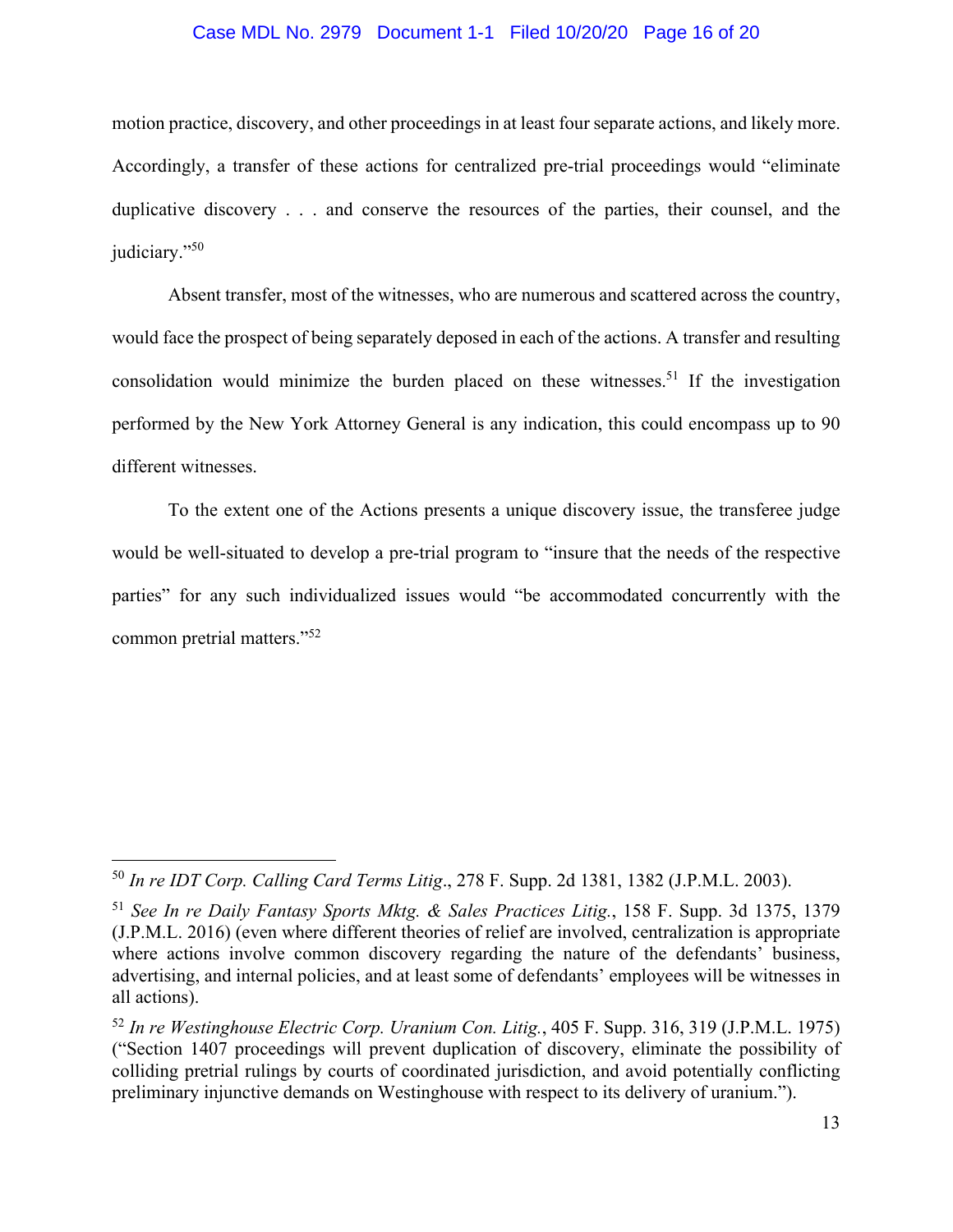## **C. Centralization Will Promote the Just and Efficient Conduct of These Actions.**

Centralization under Section 1407 would promote the just and efficient conduct of the three pending actions and any potential tag-along actions<sup>53</sup> by avoiding unnecessary duplication of judicial effort and inconsistent rulings.

Centralization is appropriate when it "will eliminate duplicative discovery . . . and conserve the resources of the parties, their counsel and the judiciary."54 Given the large volume of documents and witnesses at issue and the near-total overlap in factual issues, this remains the case even when only a handful of actions are at issue. As this Panel stated in a decision on an MDL request to consolidate four actions, "common factual issues . . . at the core of the four cases [ ] before the Panel" meant "[d]iscovery among these actions regarding defendants' corporate policies therefore will overlap," justifying centralization.<sup>55</sup> Consolidation in one forum will allow efficient resolution of the common core factual issues regarding, among others, Ackerman's billing practices, Wayne LaPierre's alleged personal expenses, the NRA's legal expenditures and the NRA board's oversight of these issues.

## **D. Transfer to the Northern District of Texas Would Best Serve the Goals of 28 U.S.C. § 1407.**

Although centralization in any of the four district courts in which the Actions are currently pending would be permissible under 28 U.S.C. § 1407, the NRA respectfully suggests that transfer

<sup>53</sup> *See In re Metoprolol Succinate Patent Litig.*, 329 F. Supp. 2d 1368, 1369-70 (J.P.M.L. 2004) (potential for future tag-along actions weighed in favor of centralization).

<sup>54</sup> *In re Treasury Sec. Auction Antitrust Litig*., 148 F. Supp. 3d 1360, 1362 (J.P.M.L. 2015); *see also* Manual for Complex Litigation (Fourth) § 20.131 (2010) at 219-21 (citing *In re Plumbing Fixture Cases*, 298 F. Supp. 484 (J.P.M.L. 1968)).

<sup>55</sup> *In re Wells Fargo Wage and Hour Emp't Practices Litig*. *(No. III)*, 804 F. Supp. 2d 1382, 1384 (J.P.M.L. 2011); *see also In re MI Windows & Doors, Inc., Prod. Liab. Litig*., 857 F. Supp. 2d 1374, 1375 (J.P.M.L. 2012) (consolidating five actions); *In re Radioshack Corp*. *"ERISA" Litig*., 528 F. Supp. 2d 1348, 1349 (J.P.M.L. 2007) (consolidating four cases).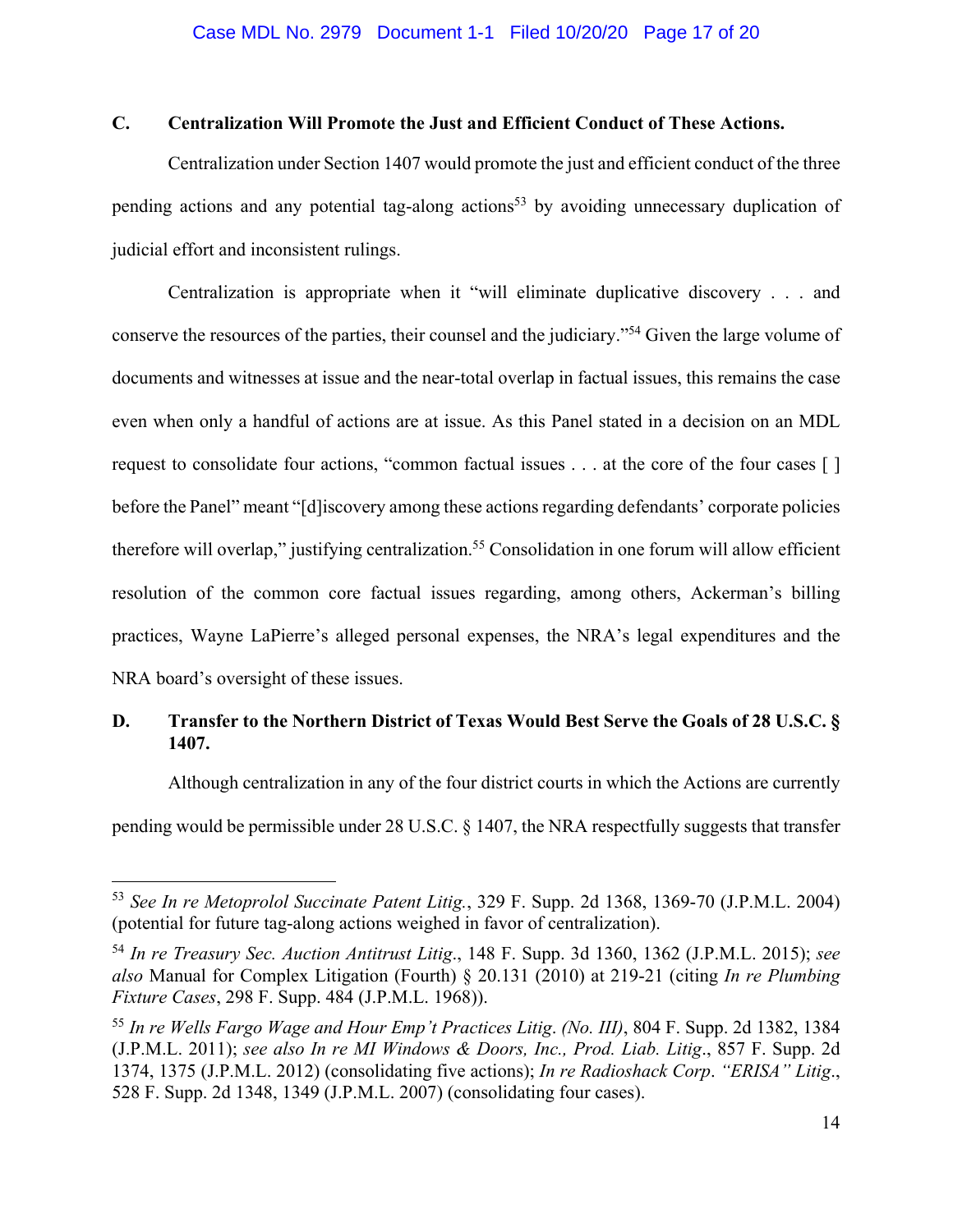### Case MDL No. 2979 Document 1-1 Filed 10/20/20 Page 18 of 20

to the Northern District of Texas would best serve the goals of 28 U.S.C. § 1407. While the Panel uses "no single factor" to select the transferee district, it does consider, among other things, "where the largest number of cases is pending, where discovery has occurred, where cases have progressed furthest, the site of the occurrence of the common facts, where the cost and inconvenience will be minimized, and the experience, skill, and caseloads of available judges."<sup>56</sup>

These factors weigh strongly in favor of a Texas forum. Two of the four Actions—the Ackerman Litigation, and the Stinchfield Litigation—are already pending in the Northern District of Texas. Moreover, these are the most advanced of the four Actions: discovery has already begun in both the Ackerman Litigation and Stinchfield Litigation, whereas the Dell'Aquila Litigation and NYAG Litigation are still at the preliminary motion-practice stage. Many of the NRA's meetings with Ackerman, including those which underlay an aborted real-estate purchase that figures prominently in the NYAG Litigation, occurred in Dallas, Texas. Other Ackerman-related documents and witnesses are clustered in the vicinity of Ackerman's headquarters in nearby Oklahoma City, Oklahoma, and the company's other flagship office in Dallas.<sup>57</sup> Moreover, based on the progress of discovery thus far, Magistrate Judge Toliver, who has been overseeing discovery in the Ackerman Litigation, has demonstrated the requisite skill and experience to handle discovery in these consolidated matters.<sup>58</sup> Judge Toliver has decided hundreds of discovery-related motions during her time on the bench and is already familiar with the complicated facts common to all four Actions.

<sup>56</sup> Manual for Complex Litigation, Fourth § 20.131 (2010).

<sup>57</sup> Collins Decl. ¶ 9.

<sup>58</sup> Collins Decl. ¶ 9.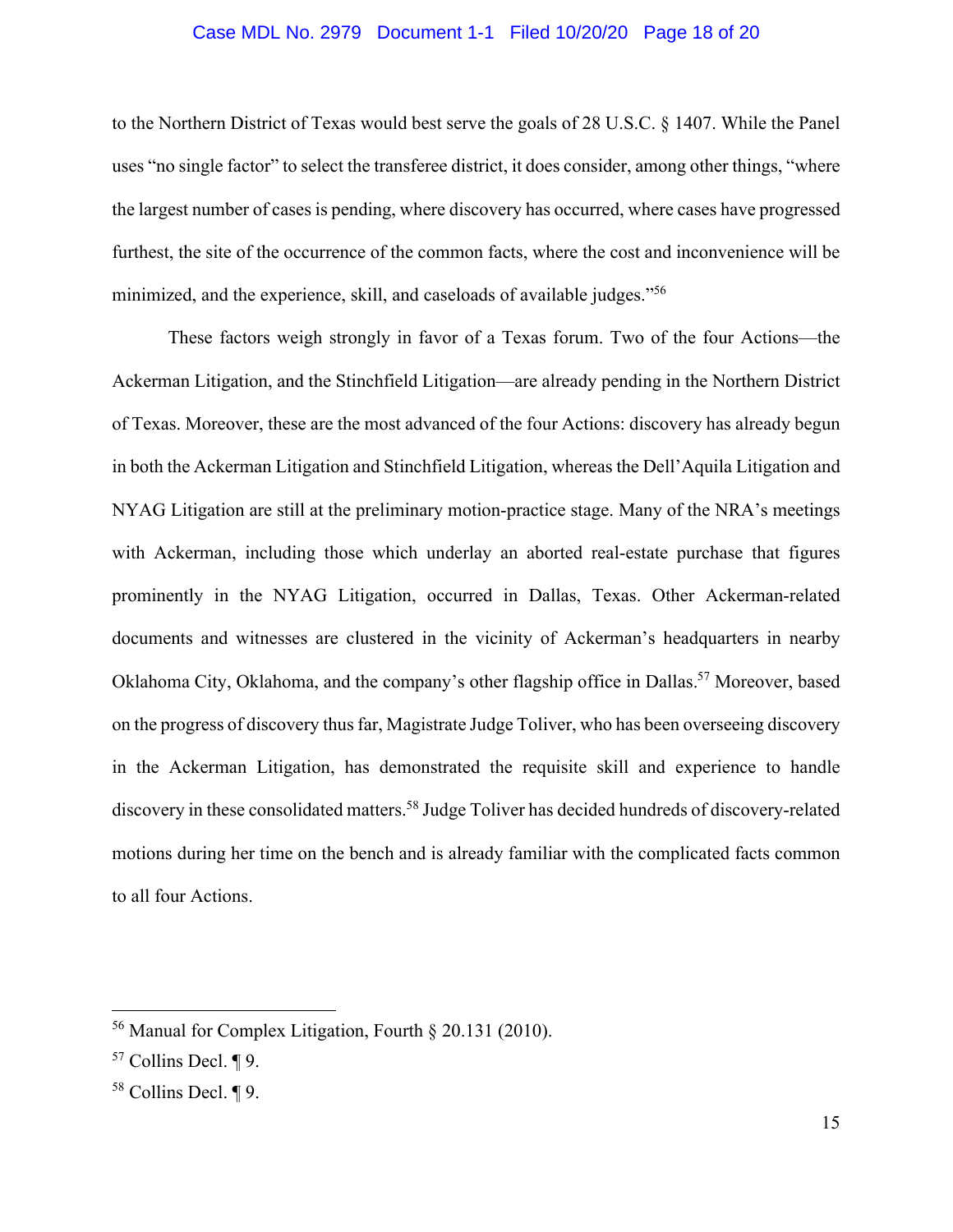The Panel has often considered the location of witnesses and documents to be a compelling, if not overriding, factor in determining the most convenient location for centralization.<sup>59</sup> Many of the Ackerman witnesses are located in Texas or in Oklahoma.

### **CONCLUSION**

For the foregoing reasons, the NRA respectfully requests that this Panel enter an order transferring all of the Actions set forth in the Schedule of Actions, and any actions subsequently filed against the NRA involving the same common issues of fact, to the Northern District of Texas for coordinated or consolidated pretrial proceedings pursuant to 28 U.S.C. § 1407.

<sup>59</sup> *See, e.g., In re Hard Disk Drive Suspension Assemblies Antitrust Litig*., 396 F. Supp. 3d 1374, 1375 (J.P.M.L. 2019) (Northern District of California "is an appropriate transferee forum" because "common documents and witnesses likely will be located in this district"); *In re Ford Motor Co. F-150 and Ranger Truck Fuel Economy Mktg. and Sales Pracs. Litig*., 412 F. Supp. 3d 1355, 1356 (J.P.M.L. 2019) (Eastern District of Michigan was an "appropriate transferee forum" where "Ford, the sole defendant in all actions, has its headquarters in this district, and thus relevant documents and witnesses will be located in this district"); *In re Delphi Corp. Sec., Derivative & "Erisa" Litig*., 403 F. Supp. 2d 1358, 1360 (J.P.M.L. 2005) (selecting district with "a significant nexus to the litigation" because "[t]his district is where many relevant documents and witnesses are likely to be found, inasmuch as [defendant's] principal place of business is located there.").